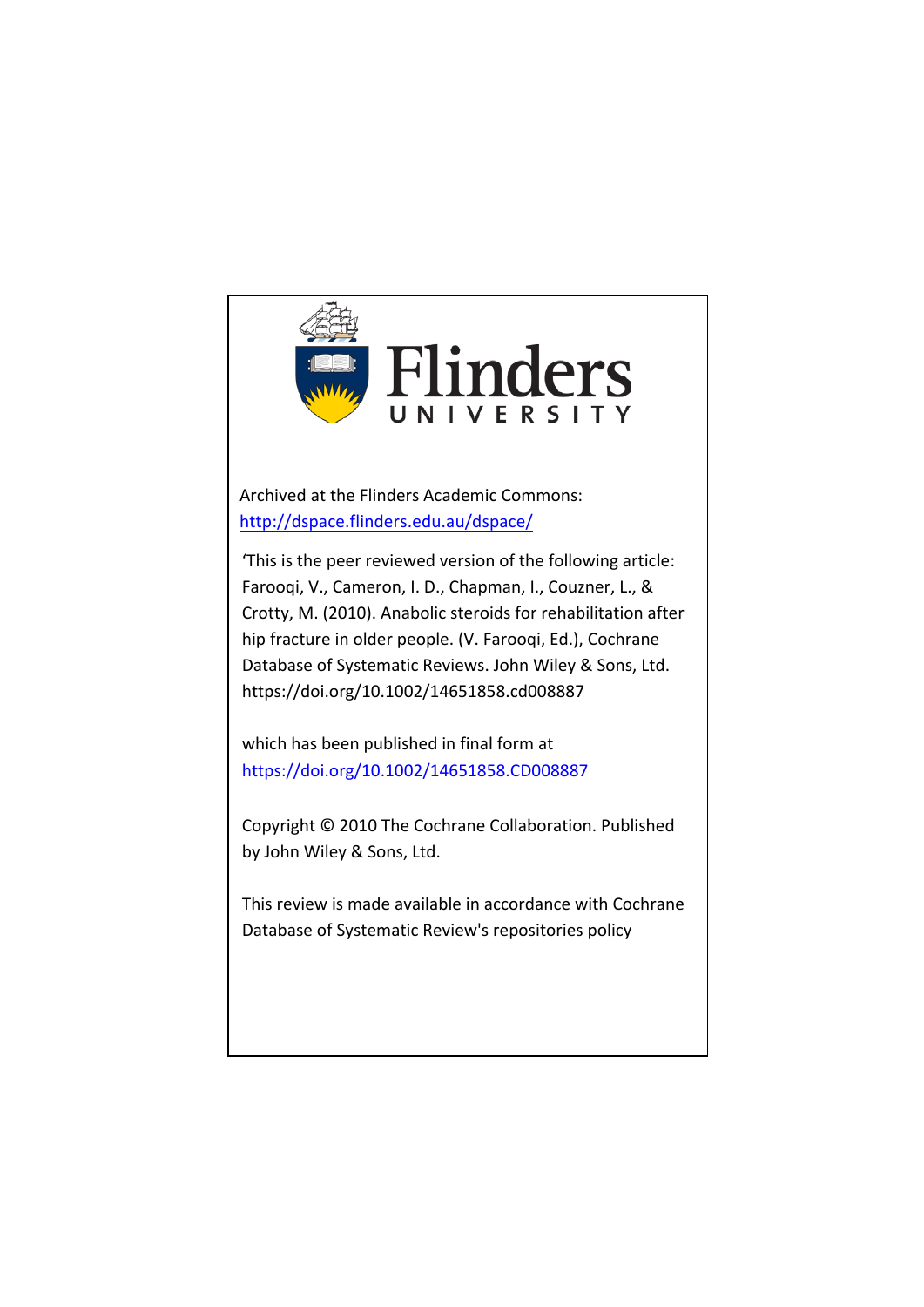## **Anabolic steroids for rehabilitation after hip fracture in older people (Protocol)**

**Farooqi V, Cameron ID, Chapman I, Couzner L, Crotty M**



This is a reprint of a Cochrane protocol, prepared and maintained by The Cochrane Collaboration and published in *The Cochrane Library* 2010, Issue 12

<http://www.thecochranelibrary.com>

# WILEY

**Anabolic steroids for rehabilitation after hip fracture in older people (Protocol) Copyright © 2010 The Cochrane Collaboration. Published by John Wiley & Sons, Ltd.**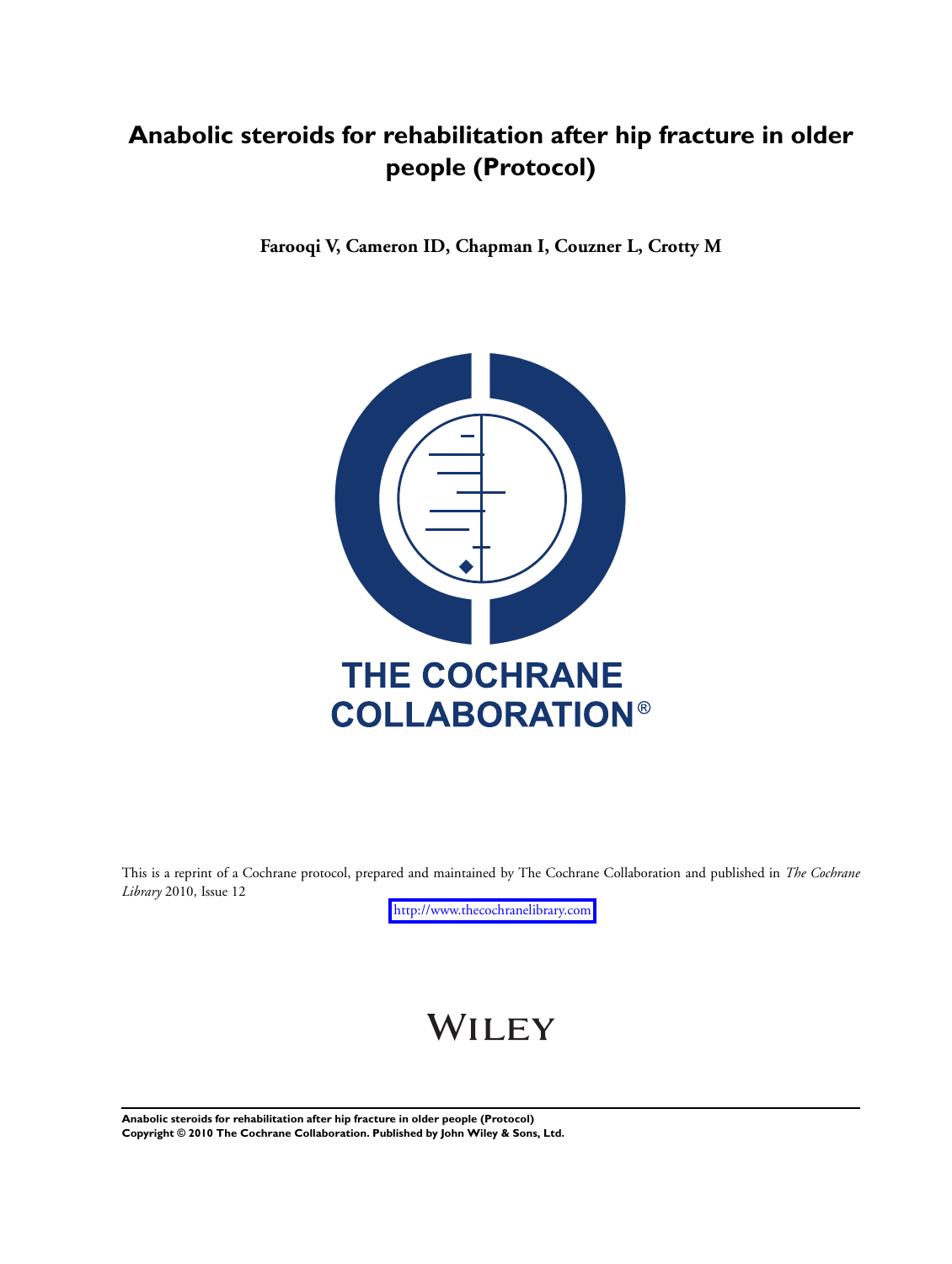## **TABLE OF CONTENTS**

|                                                     | $\overline{1}$ |
|-----------------------------------------------------|----------------|
|                                                     | $\overline{2}$ |
|                                                     | $\overline{2}$ |
|                                                     | $\overline{4}$ |
|                                                     |                |
|                                                     | - 6            |
|                                                     | - 9            |
| CONTRIBUTIONS OF AUTHORS (CONTRIBUTIONS OF AUTHORS) | $\overline{9}$ |
|                                                     | -9             |
|                                                     | $\overline{9}$ |

**Anabolic steroids for rehabilitation after hip fracture in older people (Protocol) i Copyright © 2010 The Cochrane Collaboration. Published by John Wiley & Sons, Ltd.**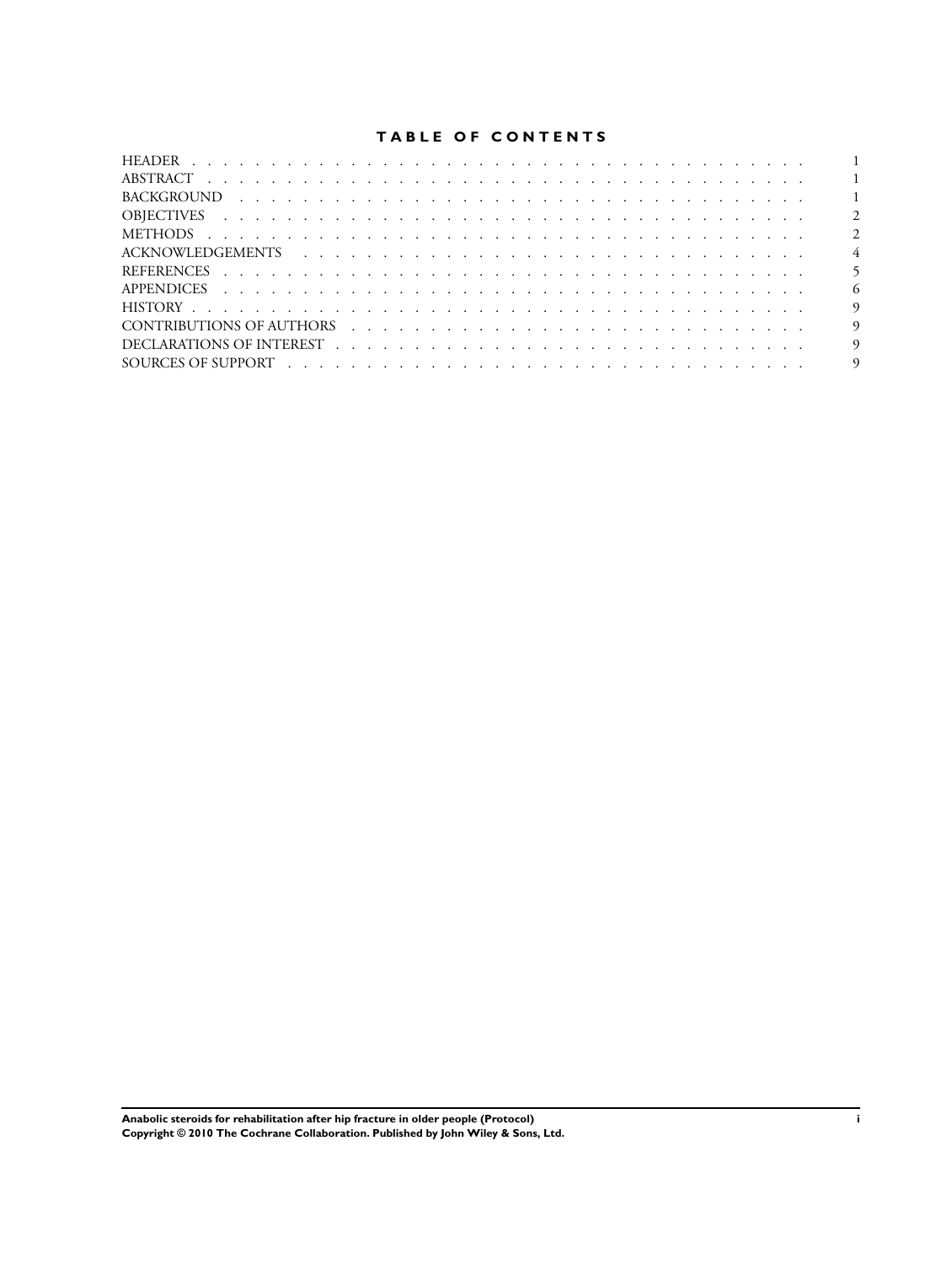**[Intervention Protocol]**

## **Anabolic steroids for rehabilitation after hip fracture in older people**

Vaqas Farooqi<sup>1</sup>, Ian D Cameron<sup>2</sup>, Ian Chapman<sup>3</sup>, Leah Couzner<sup>1</sup>, Maria Crotty<sup>1</sup>

<sup>1</sup>Department of Rehabilitation and Aged Care, Repatriation General Hospital, Daw Park, Australia. <sup>2</sup>Rehabilitation Studies Unit, Northern Clinical School, Sydney Medical School, The University of Sydney, Ryde, Australia. <sup>3</sup>Discipline of Medicine, The University of Adelaide, Adelaide, Australia

Contact address: Vaqas Farooqi, Department of Rehabilitation and Aged Care, Repatriation General Hospital, Daws Road, Daw Park, South Australia, 5041, Australia. [vaqas.farooqi@health.sa.gov.au](mailto:vaqas.farooqi@health.sa.gov.au).

**Editorial group:** Cochrane Bone, Joint and Muscle Trauma Group. **Publication status and date:** New, published in Issue 12, 2010.

**Citation:** Farooqi V, Cameron ID, Chapman I, Couzner L, Crotty M. Anabolic steroids for rehabilitation after hip fracture in older people. *Cochrane Database of Systematic Reviews* 2010, Issue 12. Art. No.: CD008887. DOI: 10.1002/14651858.CD008887.

Copyright © 2010 The Cochrane Collaboration. Published by John Wiley & Sons, Ltd.

#### **A B S T R A C T**

This is the protocol for a review and there is no abstract. The objectives are as follows:

To examine the effects of anabolic steroids on functional outcome (independence, mobility and activities of daily living) after surgical treatment of hip fracture in older people.

The following main comparisons are intended, set in the context of usual or conventional care:

- Anabolic steroids versus no or placebo intervention
- Anabolic steroids with other intervention (either nutrition or exercises or both) versus no or placebo intervention

## **B A C K G R O U N D**

## **Description of the condition**

Fracture of the proximal femur (known widely as hip fracture) is a common cause of morbidity and mortality in the elderly population. Age specific incidence curves for women and for men showed similar patterns of increase in risk with age, with risks approximately doubling every five years after the age of 50 ([Farmer 1984](#page-7-0)). By the age of 90, one third of women and one sixth of men will have sustained a hip fracture ([Riggs 1986](#page-7-0)). Surgical management is the mainstay of the treatment for hip fracture. This is generally

followed by inpatient rehabilitation, with or without extension to an outpatient rehabilitation program. Despite treatment, functional recovery after hip fracture is often incomplete, with many patients who were walking independently before their hip fracture losing their independence ([Koval 1996; Lyons 1997](#page-7-0)). This negatively impacts on their health-related quality of life ([Adachi](#page-7-0) [2001](#page-7-0)). By six to 12 months after a hip fracture, between 22% and 75% of people have not recovered their pre-fracture ambulatory or functional status ([Cummings 1988;](#page-7-0) [Koval 1995](#page-7-0)). Patients sustaining hip fracture require extensive health system resources ([Ray](#page-7-0) [1997](#page-7-0)), and many patients require continued supportive services. After their initial treatment, people who have had a hip fracture

**Anabolic steroids for rehabilitation after hip fracture in older people (Protocol) 1 Copyright © 2010 The Cochrane Collaboration. Published by John Wiley & Sons, Ltd.**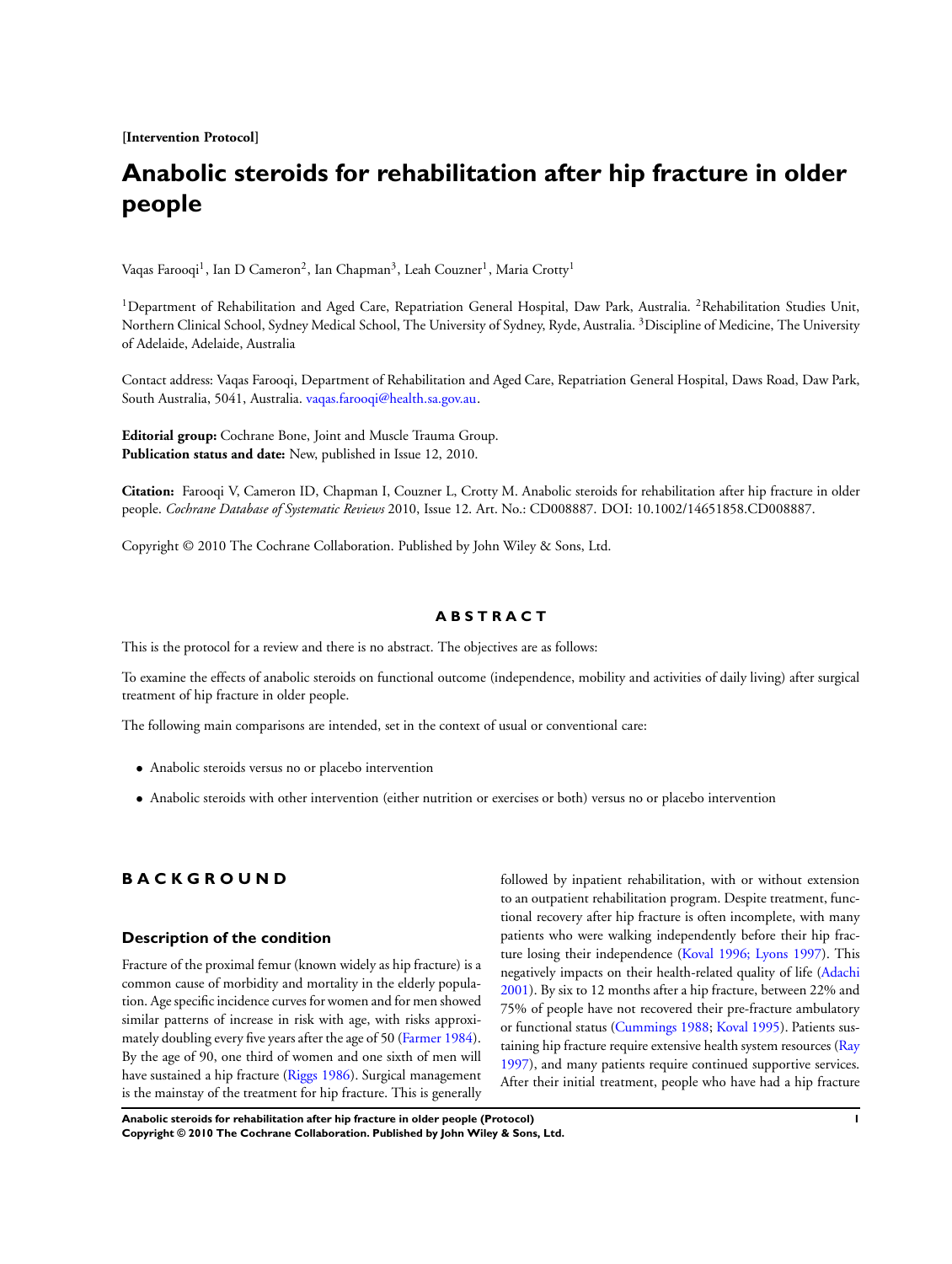are at high risk for re-hospitalisation [\(Wolinsky 1997\)](#page-7-0), refracture [\(Johnell 1985](#page-7-0)) and institutionalisation ([Bonar 1990](#page-7-0); [Rosell 2003](#page-7-0)). With the rise in life expectancy, the prevalence of hip fracture is expected to rise ([Gullberg 1997\)](#page-7-0).

#### **Description of the intervention**

Following surgical treatment of hip fracture, a wide range of therapies are used to assist functional recovery ([SIGN 2009\)](#page-7-0). Some of these have specific goals such as restoration of mobility, and independence in basic activities of daily living. This review focusses on the use of anabolic steroids for restoring function after hip fracture surgery.

Anabolic steroids are a group of synthetic hormones, related to the male hormone testosterone, that promote the storage of protein and the growth of tissue (anabolism) [\(Dorland 2007](#page-7-0)). Their use has been demonstrated to have a positive effect in the treatment of diverse clinical conditions, including the treatment of anaemia in renal disease patients ([Navarro 2002; Teruel 1996](#page-7-0)), osteoporosis (specifically bone density), cachexia in people with chronic illness [\(Johns 2009](#page-7-0)), and improving muscle mass and strength in older people ([Snyder 1999\)](#page-7-0). Women show an age-related decline in endogenous androgen levels which might influence the development of osteoporosis [\(Zofkova 2000\)](#page-7-0). A double-blind study showed better mobility and less pain in people with vertebral fractures after treatment with anabolic steroids compared with alphacalcidol [\(Lyritis 1994](#page-7-0)).

Anabolic steroids come in different preparations, which can be given various ways (e.g. orally, skin patches, intramuscular injections), start at different times (prior to surgery, or at any stage of recovery after hip fracture surgery) and can be administered for different lengths of time.

#### **How the intervention might work**

Patients with hip fractures are often elderly, frail and undernourished ([Bachrach-Lindström 2000;](#page-7-0) [Lumbers 2001](#page-7-0)). They may undergo a catabolic state [\(Patterson 1992](#page-7-0)), which leads to chronic muscle wasting and reduced muscle strength. This can affect mobility and result in falls. Loss of muscle mass and lean body weight contribute to generalised weakness, an impaired immune response and slower wound healing. Anabolic steroids have shown some benefit in conditions with increased catabolic rates such as burns, chronic obstructive airway disease and acquired immune deficiency syndrome (AIDS) ([Berger 1996](#page-7-0)).

There is also good reason to combine the use of anabolic steroids with nutritional supplementation. Protein energy malnutrition occurs in 30% to 50% of people who sustain a hip fracture ([Lumbers](#page-7-0) [1996](#page-7-0); [Ponzer 1999](#page-7-0)). Postoperative hip fracture rehabilitation is facilitated by improving the nutritional intake of the patient [\(Delmi](#page-7-0) [1990](#page-7-0)). A Cochrane review concluded that some evidence exists for the beneficial effects of nutritional supplementation after hip fracture, although adherence can be a problem [\(Avenell 2006](#page-7-0)). [Chapman 2009](#page-7-0) provides some evidence that combining testosterone and nutritional supplementation for undernourished older people reduces both the number of people hospitalised and the duration of hospital admissions.

Adverse effects, often dose related, from anabolic steroids include growth of facial hair in women, hair loss, acne, oedema and liver damage.

#### **Why it is important to do this review**

Hip fractures are a major cause of hospital admission. Despite advances in surgical treatment these fractures continue to have a large impact on older people and society because they result in high rates of disability and institutionalisation. Anabolic steroids may have a role in improving outcomes and restoring a greater degree of independence in these patients. It is important to assess the evidence for the use of these drugs in this predominantly elderly and frail population.

## **O B J E C T I V E S**

To examine the effects of anabolic steroids on functional outcome (independence, mobility and activities of daily living) after surgical treatment of hip fracture in older people.

The following main comparisons are intended, set in the context of usual or conventional care:

• Anabolic steroids versus no or placebo intervention

• Anabolic steroids with other intervention (either nutrition or exercises or both) versus no or placebo intervention

## **M E T H O D S**

#### **Criteria for considering studies for this review**

#### **Types of studies**

Randomised controlled trials of anabolic steroids treatment following surgical treatment of hip fracture. Trials that used a quasirandomisation (e.g. allocation by date of birth or hospital record number) or cluster (e.g. by hospital ward) randomisation will be included as will trials that were not analysed on an intention-totreat basis.

**Anabolic steroids for rehabilitation after hip fracture in older people (Protocol) 2 Copyright © 2010 The Cochrane Collaboration. Published by John Wiley & Sons, Ltd.**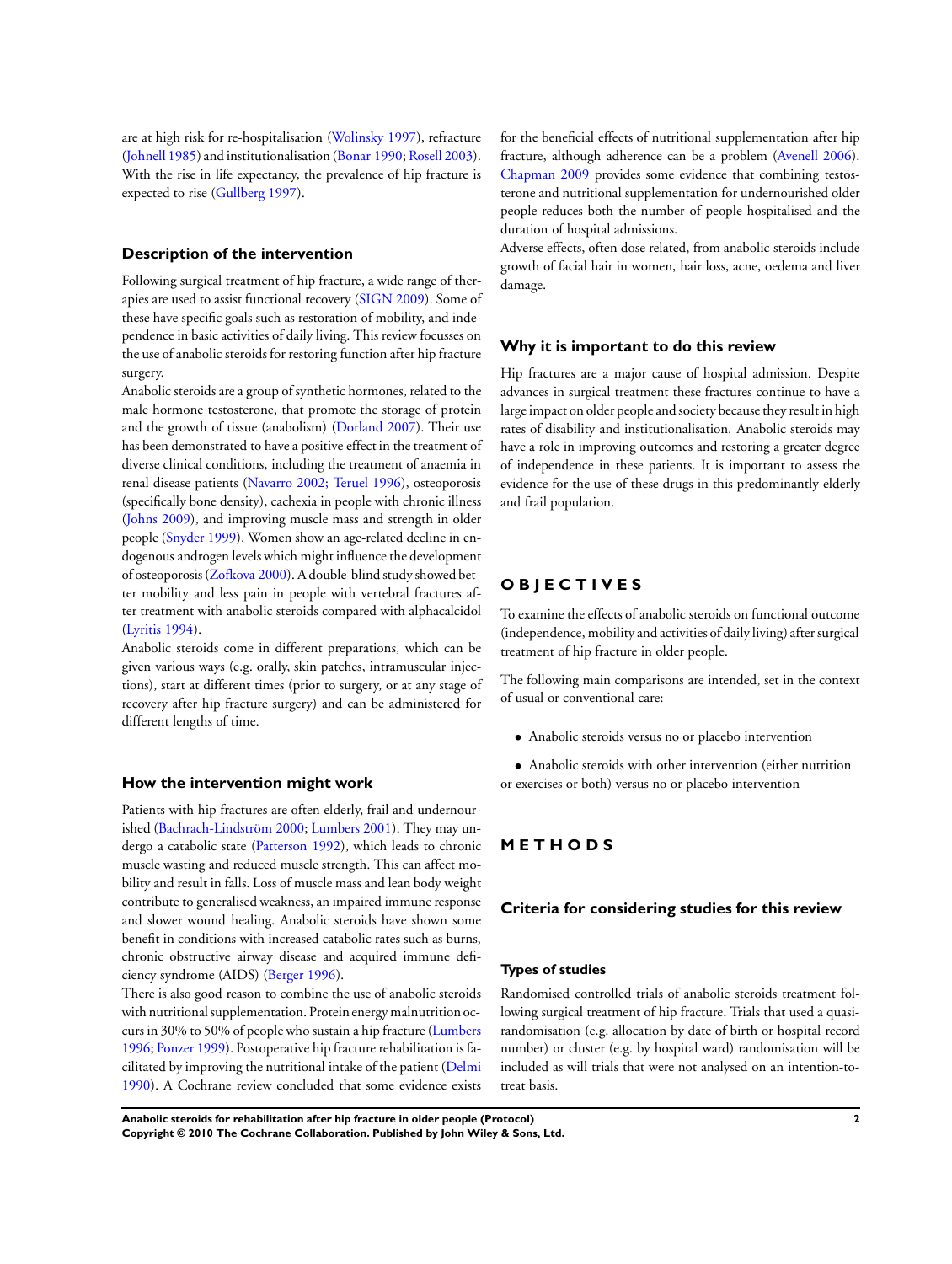#### **Types of participants**

The main study population will be older people with any type of hip fracture that has been surgically treated. It is anticipated that a large proportion of these patients will be older than 65 years of age. Trials that include younger participants will be included if the mean age, minus one standard deviation, is greater than 65 years. Participants younger than 65 years, or with multitrauma or pathological fractures, will be included as long as they make up less than 25% of the total sample size and there was adequate randomisation of these participants to intervention and control groups.

#### **Types of interventions**

The intervention assessed will be anabolic steroids, which come in different preparations and can be given enterally (orally, nasogastric or via percutaneous gastrostomy tubes) or parenterally (via transdermal, intramuscular routes, etc). The intervention can start prior to surgery, or at any stage of recovery after hip fracture surgery, but interventions that are pre-surgical only will be excluded. The duration of administration may vary and can last until the end of the rehabilitation phase. The administration of anabolic steroids will be compared with the provision of no intervention or a placebo intervention. It is envisaged that usual or conventional care will be provided to all trial participants. Studies that compare the effects of anabolic steroids, alone or in conjunction with other interventions, namely nutrition or exercise or both, versus no intervention or the administration of a placebo will be included.

The following comparisons are intended, set in the context of usual or conventional care:

1. Anabolic steroids versus no or placebo intervention

2. Anabolic steroids with other intervention, where this is either nutrition or exercises or both, versus no or placebo intervention The second comparison will be analysed and presented separately from the first, and main, comparison.

#### **Types of outcome measures**

#### **Primary outcomes**

The primary outcome will be function: for example, independence in mobility and activities of daily living. Preference will be given to validated, patient-reported outcome measures. Data on adverse events including mortality, hospital readmission and complications from the use of anabolic steroids will also be sought.

#### **Secondary outcomes**

Secondary outcomes will be patients' perceived quality of life, adherence and acceptability of the intervention, objective assessments of body composition, nutritional indices, muscle strength and use of resources such as length of hospital stay.

## **Search methods for identification of studies**

#### **Electronic searches**

We will search the Cochrane Bone, Joint and Muscle Trauma Group Specialised Register, the Cochrane Central Register of Controlled Trials (*The Cochrane Library* current issue), MEDLINE (1950 onwards), and EMBASE (1980 onwards). We will also search [Current Controlled Trials](http://www.controlled-trials.com) and the [WHO international](http://apps.who.int/trialsearch/) [Clinical Trials Registry Platform](http://apps.who.int/trialsearch/) for ongoing and recently completed trials. We will apply no restrictions based on language or publication status.

In MEDLINE (OvidSP), the subject specific search will be combined with the Cochrane Highly Sensitive Search Strategy for identifying randomised trials in MEDLINE: sensitivity-maximizing version ([Lefebvre 2009](#page-7-0)) ([Appendix 1\)](#page-9-0), and will be modified for use in other databases.

#### **Searching other resources**

The proceedings of the American Orthopaedic Trauma Association's annual meetings will be searched. This will be performed by handsearching the table of contents of the meeting proceedings (1996-2009). We will also search reference lists of relevant articles.

#### **Data collection and analysis**

#### **Selection of studies**

Two review authors (MC and VF) will independently screen records identified from database searches for possible inclusion. From the full text, trials which appear meet the selection criteria will be selected for inclusion. Further information will be sought from the trial authors if necessary. A third author (IDC) will moderate any disagreement. Reasons for exclusion will be documented.

#### **Data extraction and management**

Data extraction of the included studies will be completed, using a piloted form, by combinations of two authors acting independently. The data collected will include study design characteristics, the study population, interventions, outcome measures, and length of follow-up. Trial authors will be contacted for clarification when necessary. Disagreements will be resolved by the other review authors.

**Anabolic steroids for rehabilitation after hip fracture in older people (Protocol) 3 Copyright © 2010 The Cochrane Collaboration. Published by John Wiley & Sons, Ltd.**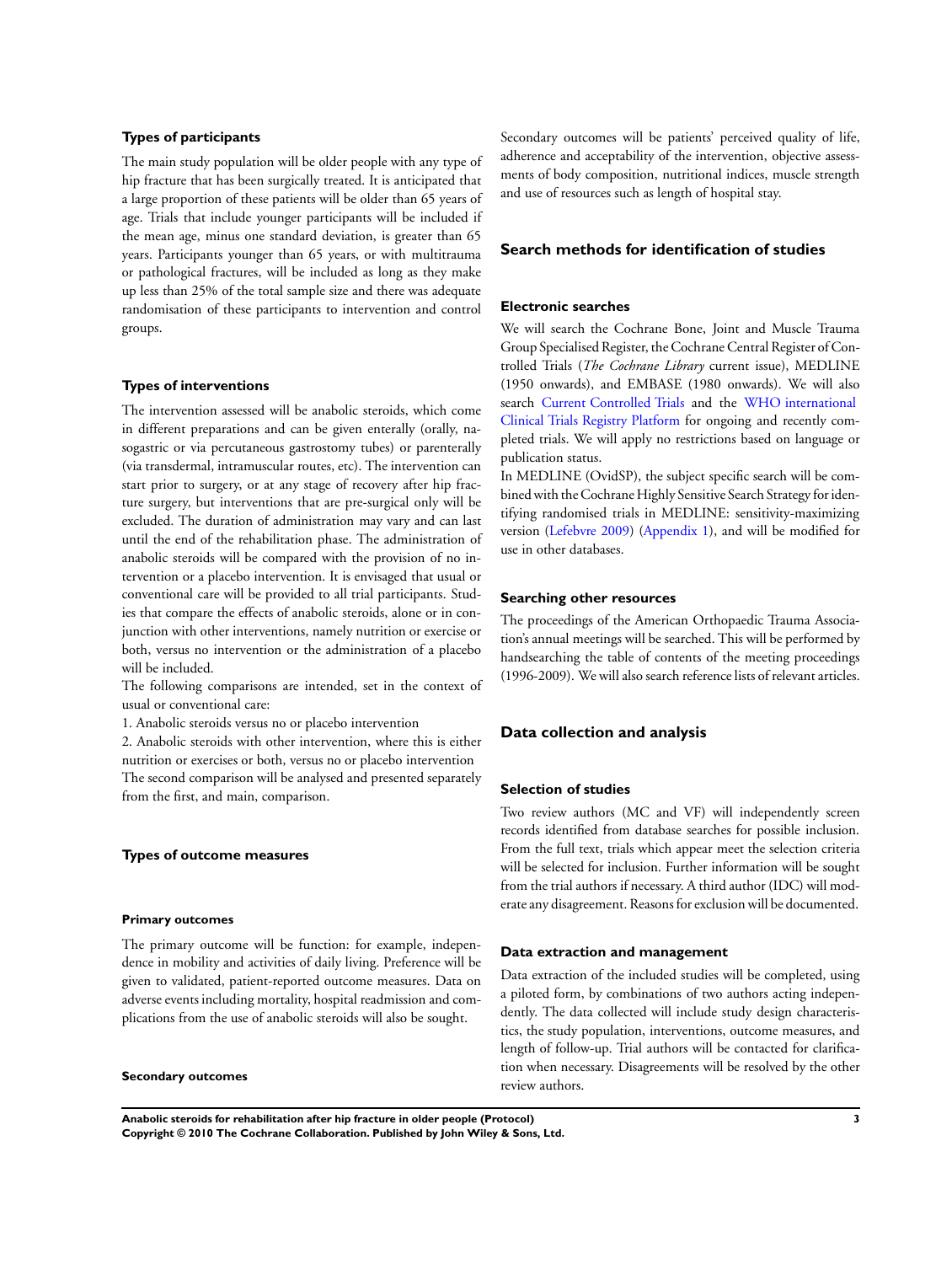#### **Assessment of risk of bias in included studies**

Combinations of two authors will independently assess risk of bias using The Cochrane Collaboration's 'Risk of bias' tool ([Higgins](#page-7-0) [2008a\)](#page-7-0) (*see* [Appendix 2\)](#page-9-0). We will assess generation of allocation sequence, allocation concealment, blinding, incomplete outcome data, selective outcome reporting, baseline imbalance, early stopping, and other sources of bias. The risk of bias will be rated for each domain and will be expressed as "Yes", implying a low risk of bias, "Unclear", implying the risk of bias is unclear, or "No", implying a high risk of bias.

After piloting the 'Risk of bias' tool for two trials, the review authors responsible for data extraction will discuss any modifications that may be required to enhance the assessment of risk of bias.

#### **Measures of treatment effect**

Results will be analysed at both short term (six months or less) and longer term intervals. Risk ratios with 95% confidence intervals will be calculated for dichotomous outcomes. Mean differences with 95% confidence intervals will be calculated for continuous outcomes.

#### **Unit of analysis issues**

The unit of randomisation in these trials is usually the individual patient. However, we will also consider randomised trials where the unit of randomisation is another entity such as a hospital ward. If possible, appropriate adjustments will be made before presenting data from such trials if the trialists have not adjusted for clustering. We will seek advice on the interpretation and presentation of the results from such trials from the statistical editors of the Cochrane Bone, Joint and Muscle Trauma Review Group.

#### **Dealing with missing data**

Where appropriate, we will perform intention-to-treat analysis to include all people randomised. However where drop-outs have been identified, the actual denominator of participants contributing data at the relevant outcome assessment will be used. We will investigate the effect of drop-outs and exclusions by conducting worst- and best-case scenario sensitivity analyses. The 'best-case' scenario is when all participants with missing outcomes in the experimental intervention group are assigned a good outcome, and all those with missing outcomes in the control intervention group a bad outcome; the 'worst-case' scenario is the converse. We will be alert to potential mislabelling or non identification of standard errors and standard deviations. Unless missing standard deviations can be derived from confidence intervals, P values or standard errors, we will not assume values in order to present these in the analyses.

#### **Assessment of heterogeneity**

Heterogeneity will be assessed by visual inspection of the forest plot (analysis) along with consideration of the chi² test for heterogeneity and the I² statistic [\(Higgins 2003](#page-7-0)).

#### **Assessment of reporting biases**

If sufficient data are available, we will attempt to assess publication bias by preparing a funnel plot. We will also investigate selective outcome reporting by comparing the study outcomes with those routinely presented for similar studies and also by comparing the methods section of trial reports with the results reported.

#### **Data synthesis**

If considered appropriate, results of comparable groups of trials will be pooled. Initially we will use the fixed-effect model and 95% confidence intervals. We will also consider using the random-effects model, especially where there is unexplained heterogeneity. It is anticipated that we will pool data even if heterogeneity remains high. For continuous outcomes, if outcomes are reported from different scales or instruments assessing the same dimension, the results will be pooled using standardised mean difference. Mindful of unit of analysis issues, we will pool the data from cluster randomised trials using the generic inverse variance. Studies that are using anabolic steroids in conjunction with another intervention such as nutritional supplementation will be analysed separately.

#### **Subgroup analysis and investigation of heterogeneity**

If sufficient data are available, subgroup analysis will be performed to determine whether primary outcomes vary according to gender and route of administration.

#### **Sensitivity analysis**

Where possible, the review authors will perform sensitivity analyses to examine the effects of important sources of bias, such as whether allocation was concealed, in the included studies.

## **A C K N O W L E D G E M E N T S**

The authors are grateful for valuable comments from Mrs Lesley Gillespie, Dr Helen Handoll and Professor Ronald Koretz about drafts of this protocol. Mrs Lesley Gillespie is also acknowledged for her assistance with developing the search strategies. We would like to thank Mrs Lindsey Elstub, Dr Joanne Elliott and Ms Amy Kavanagh for their editorial assistance.

**Anabolic steroids for rehabilitation after hip fracture in older people (Protocol) 4 Copyright © 2010 The Cochrane Collaboration. Published by John Wiley & Sons, Ltd.**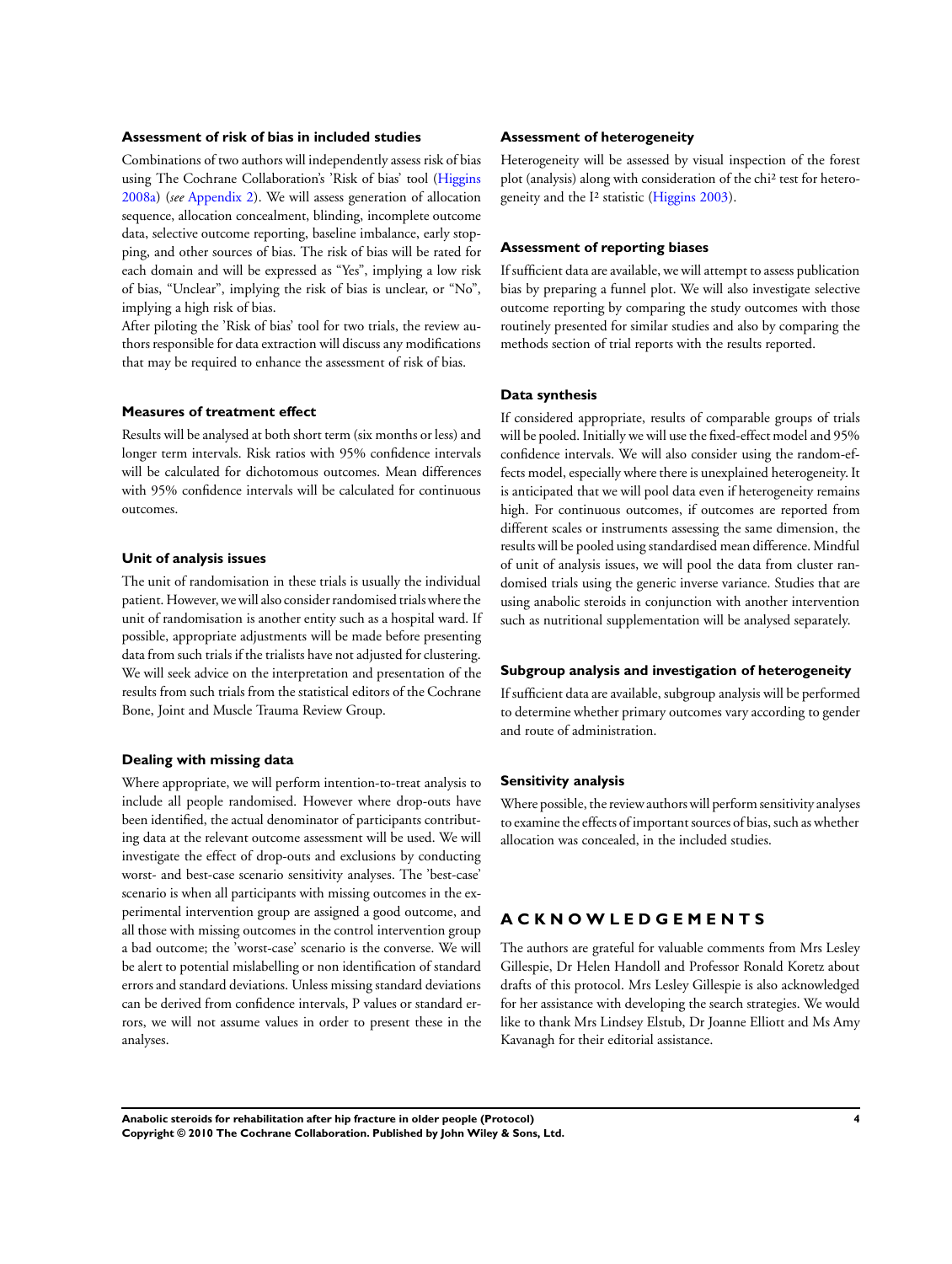#### <span id="page-7-0"></span>**Additional references**

#### **Adachi 2001**

Adachi JD, Loannidis G, Berger C, Joseph L, Papaioannou A, Pickard L, et al.The influence of osteoporotic fractures on health-related quality of life in community-dwelling men and women across Canada. *Osteoporosis International* 2001; **12**(11):903–8. [MEDLINE: 11804016]

#### **Avenell 2006**

Avenell A, Handoll HHG. Nutritional supplementation for hip fracture aftercare in older people. *Cochrane Database of Systematic Reviews* 2006, Issue 4. [DOI: 10.1002/ 14651858.CD001880.pub4]

#### **Bachrach-Lindström 2000**

Bachrach-Lindström M, Johansson T, Unosson M, Ek AC, Wahlström O. Nutritional status and functional capacity after femoral neck fractures: a prospective randomized one-year follow-up study. *Aging-Clinical & Experimental Research* 2000;**12**(5):366–74. [MEDLINE: 11126523]

#### **Berger 1996**

Berger JR, Pall L, Hall CD, Simpson DM, Berry PS, Dudley R. Oxandrolone in AIDS-wasting myopathy. *AIDS* 1996; **10**(14):1657–62. [MEDLINE: 8970686]

#### **Bonar 1990**

Bonar SK, Tinetti ME, Speechley M, Cooney LM. Factors associated with short- versus long-term skilled nursing facility placement among community-living hip fracture patients. *Journal of the American Geriatrics Society* 1990;**38** (10):1139–44. [MEDLINE: 2172352]

#### **Chapman 2009**

Chapman IM, Visvanathan R, Hammond AJ, Morley JE, Field JB, Tai K, et al.Effect of testosterone and a nutritional supplement, alone and in combination, on hospital admissions in undernourished older men and women. *American Journal of Clinical Nutrition* 2009;**89**(3):880–9. [MEDLINE: 19144729]

#### **Cummings 1988**

Cummings SR, Phillips SL, Wheat ME, Black D, Goosby E, Wlodarczyk D, et al.Recovery of function after hip fracture. The role of social supports. *Journal of the American Geriatrics Society* 1988;**36**(9):801–6. [MEDLINE: 3411063]

#### **Delmi 1990**

Delmi M, Rapin CH, Bengoa JM, Delmas PD, Vasey H, Bonjour JP. Dietary supplementation in elderly patients with fractured neck of the femur. *Lancet* 1990;**335**(8696): 1013–6. [MEDLINE: 1970070]

#### **Dorland 2007**

*Dorland's Medical Dictionary for Health Consumers*. Saunders, an imprint of Elsevier, Inc, 2007.

#### **Farmer 1984**

Farmer ME, White LR, Brody JA, Bailey KR. Race and sex differences in hip fracture incidence. *American Journal of Public Health* 1984;**74**(12):1374–80.

#### **Gullberg 1997**

Gullberg B, Johnell O, Kanis JA. World-wide projections for hip fracture. *Osteoporosis International* 1997;**7**(5): 407–13. [MEDLINE: 9425497]

#### **Higgins 2003**

Higgins JP, Thompson SG, Deeks JJ, Altman DG. Measuring inconsistency in meta-analyses. *BMJ* 2003;**327** (7414):557–60. [MEDLINE: 12958120]

## **Higgins 2008a**

Higgins JPT, Altman DG (editors). Chapter 8: Assessing risk of bias in included studies. Table 8.5.a. In: Higgins JPT, Green S (editors). Cochrane Handbook for Systematic Reviews of Interventions Version 5.0.1 (updated September 2008). The Cochrane Collaboration, 2008. Available from www.cochrane-handbook.org.

## **Higgins 2008b**

Higgins JPT, Altman DG (editors). Chapter 8: Assessing risk of bias in included studies. Table 8.5.c. In: Higgins JPT, Green S (editors). Cochrane Handbook for Systematic Reviews of Interventions Version 5.0.1 (updated September 2008). The Cochrane Collaboration, 2008. Available from www.cochrane-handbook.org.

#### **Johnell 1985**

Johnell O, Nilsson BE. Hip fracture and accident disposition. *Acta Orthopaedica Scandinavica* 1985;**56**(4): 302–4. [MEDLINE: 4072645]

#### **Johns 2009**

Johns K, Beddall MJ, Corrin RC. Anabolic steroids for the treatment of weight loss in HIV-infected individuals. *Cochrane Database of Systematic Reviews* 2005, Issue 4. [DOI: 10.1002/14651858.CD005483]

#### **Koval 1995**

Koval KJ, Skovron ML, Aharonoff GB, Meadows SE, Zuckerman JD. Ambulatory ability after a hip fracture. A prospective study in geriatric patients. *Clinical Orthopaedics & Related Research* 1995;**(310)**:150–9. [MEDLINE: 7641432]

#### **Koval 1996**

Koval KJ, Skovron ML, Polatsch D, Aharonoff GB, Zuckerman JD. Dependency after hip fracture in geriatrics patients: a study of predictive factors. *Journal of Orthopaedic Trauma* 1996;**10**(8):531–5. [MEDLINE: 16584080]

#### **Lefebvre 2009**

Lefebvre C, Manheimer E, Glanville J. Chapter 6: Searching for Studies. Cochrane Handbook for Systematic Reviews of Interventions Version 5.0.2 (updated September 2009) The Cochrane Collaboration, 2009. Available from www.cochrane–handbook.org..

## **Lumbers 1996**

Lumbers M, Driver LT, Howland RJ, Older MWJ, William CM. Nutritional status and clinical outcome in elderly female surgical orthopaedic patients. *Clinical Nutrition* 1996;**15**(3):101–7. [EMBASE: 1996180532]

**Anabolic steroids for rehabilitation after hip fracture in older people (Protocol) 5 Copyright © 2010 The Cochrane Collaboration. Published by John Wiley & Sons, Ltd.**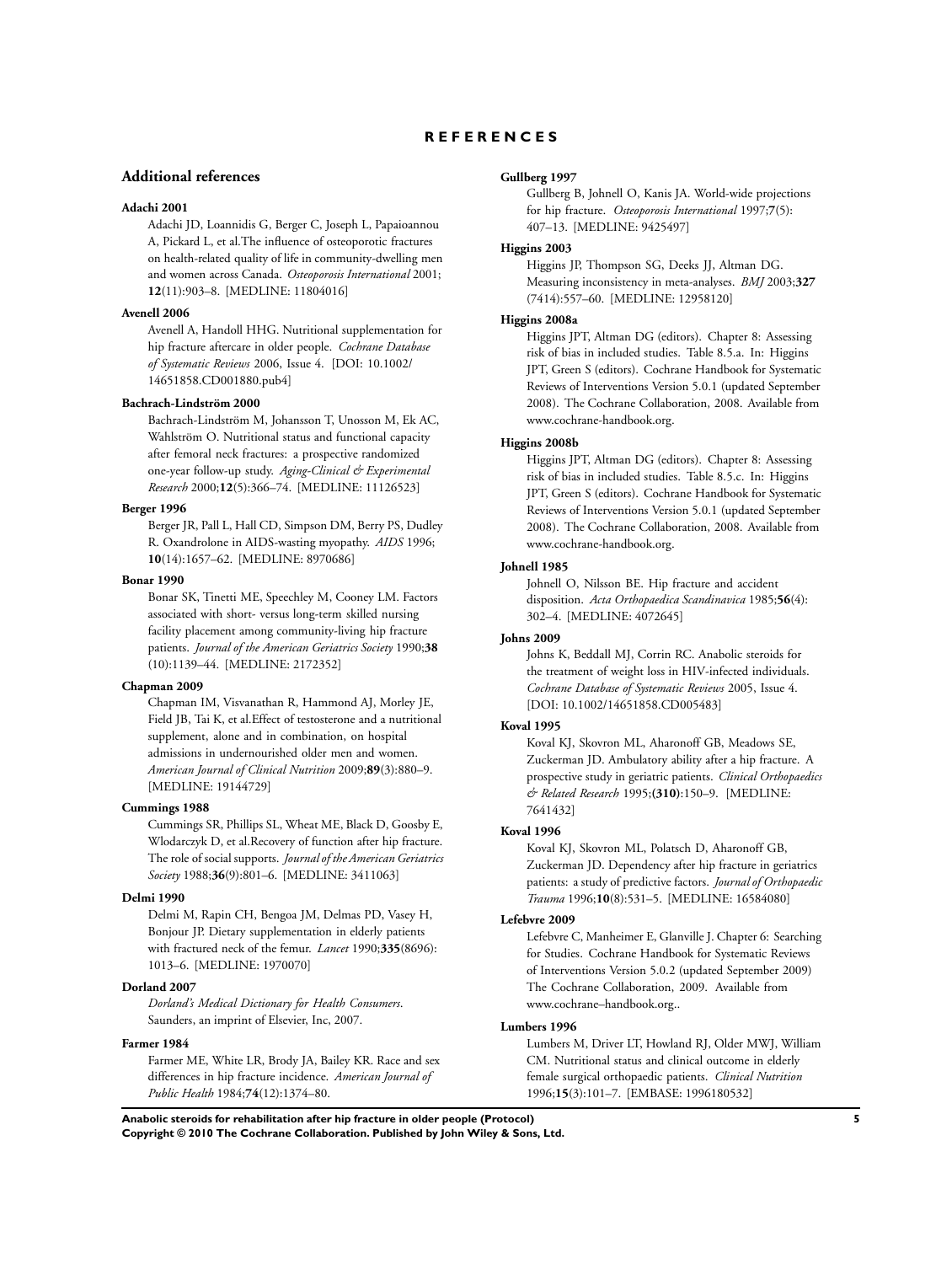#### **Lumbers 2001**

Lumbers M, New SA, Gibson S, Murphy MC. Nutritional status in elderly female hip fracture patients: comparison with an age-matched home living group attending day centres. *British Journal of Nutrition* 2001;**85**(6):733–40. [MEDLINE: 11430778]

#### **Lyons 1997**

Lyons AR. Clinical outcomes and treatment of hip fractures. *American Journal of Medicine* 1997;**103**(2A):51S–63S. [MEDLINE: 9302897]

#### **Lyritis 1994**

Lyritis GP, Androulakis C, Magiasis B, Charalambaki Z, Tsakalakos N. Effect of nandrolone decanoate and 1-alphahydroxy-calciferol on patients with vertebral osteoporotic collapse. A double-blind clinical trial. *Bone and Mineral* 1994;**27**(3):209–17. [MEDLINE: 7696887]

#### **Navarro 2002**

Navarro JF, Mora C, Macia M, Garcia J. Randomized prospective comparison between erythropoietin and androgens in CAPD patients. *Kidney International* 2002;**61** (4):1537–44. [MEDLINE: 11918762]

#### **Patterson 1992**

Patterson BM, Cornell CN, Carbone B, Levine B, Chapman D. Protein depletion and metabolic stress in elderly patients who have a fracture of the hip. *Journal of Bone and Joint Surgery - American Volume* 1992;**74**(2):251–60. [MEDLINE: 1541619]

#### **Ponzer 1999**

Ponzer S, Tidermark J, Brismar K, Soderqvist A, Cederholm T. Nutritional status, insulin-like growth factor-1 and quality of life in elderly women with hip fractures. *Clinical Nutrition* 1999;**18**(4):241–6. [MEDLINE: 10578024]

#### **Ray 1997**

Ray NF, Chan JK, Thamer M, Melton LJ 3rd. Medical expenditures for the treatment of osteoporotic fractures in the United States in 1995: report from the National Osteoporosis Foundation. *Journal of Bone & Mineral Research* 1997;**12**(1):24–35. [MEDLINE: 9240722]

#### **Riggs 1986**

Riggs BL, Melton LJ 3rd. Involutional osteoporosis. *New England Journal of Medicine* 1986;**314**(26):1676–86. [MEDLINE: 3520321]

#### **Rosell 2003**

Rosell PA, Parker MJ. Functional outcome after hip fracture. A 1-year prospective outcome study of 275 patients. *Injury* 2003;**34**(7):529–32. [MEDLINE: 12832181]

#### **SIGN 2009**

Scottish Intercollegiate Guidelines Network (SIGN). Guideline 56: Prevention and management of hip fracture in older people. A national clinical guideline. *Guideline 56: Prevention and management of hip fracture in older people. A national clinical guideline*. Edinburgh: Scottish Intercollegiate Guidelines Network, 2009. Available from: http://www.sign.ac.uk/guidelines/fulltext/111/index.html.

#### **Snyder 1999**

Snyder PJ, Peachey H, Hannoush P, Berlin JA, Loh L, Lenrow DA, et al.Effect of testosterone treatment on body composition and muscle strength in men over 65 years of age. *Journal of Clinical Endocrinology & Metabolism* 1999; **84**(8):2647–53. [MEDLINE: 10443654]

## **Teruel 1996**

Teruel JL, Aguilera A, Marcen R, Navarro Antolin J, Garcia Otero G, Ortuno J. Androgen therapy for anaemia of chronic renal failure. Indications in the erythropoietin era. *Scandinavian Journal of Urology & Nephrology* 1996;**30**(5): 403–8. [MEDLINE: 8936631]

#### **Wolinsky 1997**

Wolinsky FD, Fitzgerald JF, Stump TE. The effect of hip fracture on mortality, hospitalization, and functional status: a prospect study. *American Journal of Public Health* 1997;**87** (3):398–403. [MEDLINE: 9096540]

#### **Zofkova 2000**

Zofkova I, Bahbouh R, Hill M. The pathophysiological implications of circulating androgens on bone mineral density in a normal female population. *Steroids* 2000;**65** (12):857–61. [MEDLINE: 11077083]

∗ *Indicates the major publication for the study*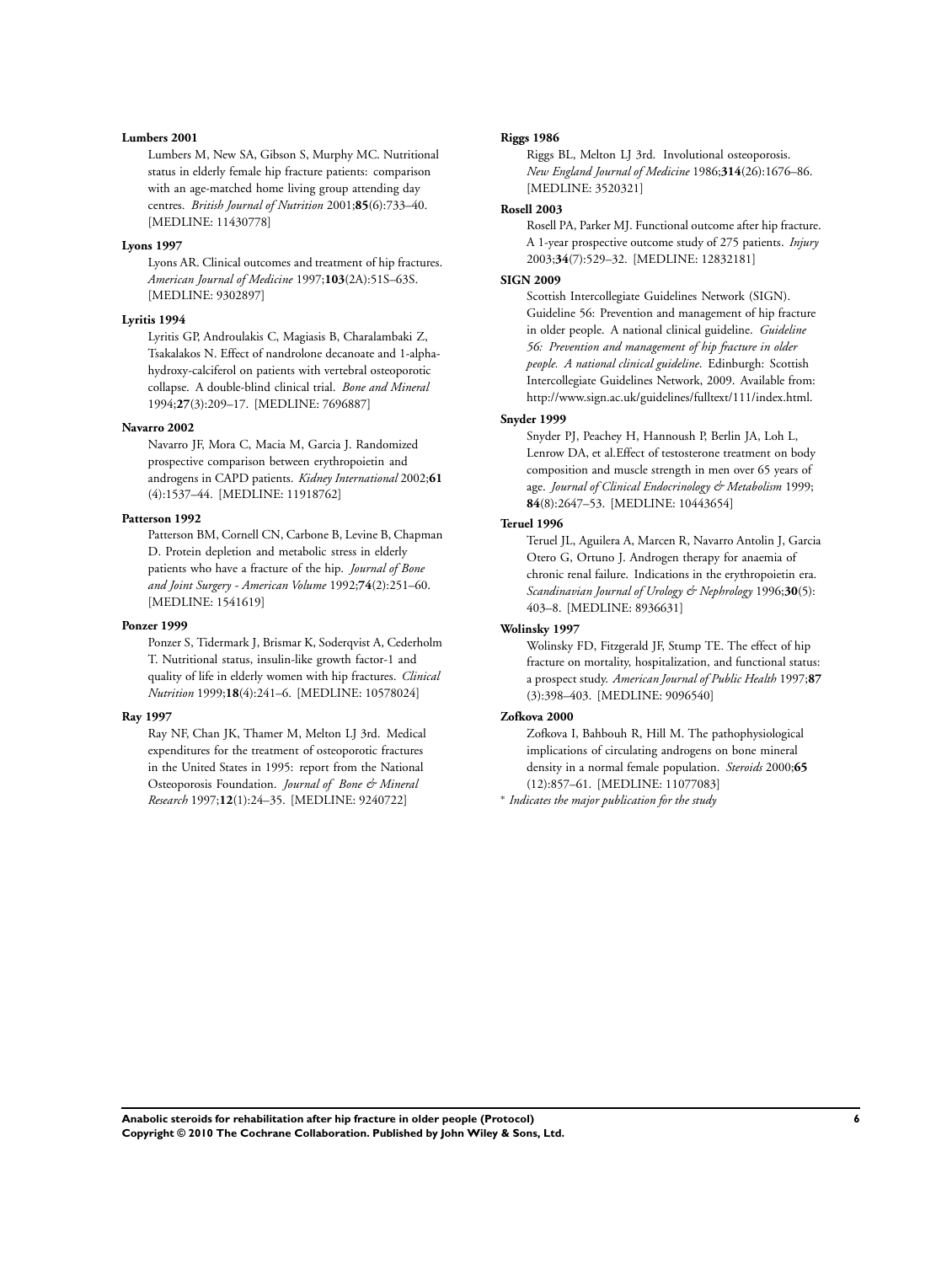## <span id="page-9-0"></span>**A P P E N D I C E S**

## **Appendix 1. Search strategies**

## **MEDLINE (OvidSP interface)**

1 exp Femoral Fractures/

2 ((hip\* or pertrochant\* or intertrochant\* or trochanteric or subtrochanteric or extracapsular\* or ((femur\* or femoral\*) adj3 (neck or proximal or head))) adj4 fracture\*).mp.

3 1 or 2

4 exp Steroids/

5 exp Androgens/

6 exp Anabolic Agents/

7 (anabolic adj1 steroid\*).mp.

8 (androgen\* adj1 anabolic).mp.

9 (etiocholanolone or androst\* or prasterone or stanolone or testosterone or methyltestosterone or metribolone or ethylestrenol or fluoxymesterone or mesterolone or methandriol or methandrostenolone or methenolone or nandrolone or norethandrolone or oxandrolone or oxymetholone or stanozolol or trenbolone or amafolone or atromid or benorterone or boldenone or calusterone or danazol or drostanolone or etiocholanone or mestanolone or mibolerone or testololactone or hydroxyandrost\* or epiandrosterone or oxotestosterone or oxoandrostenedione).mp.

10 or/4-9 11 3 and 10 12 Randomized Controlled Trial.pt. 13 Controlled Clinical Trial.pt. 14 randomized.ab. 15 placebo.ab. 16 Drug Therapy.fs. 17 randomly.ab. 18 trial.ab. 19 groups.ab. 20 or/12-19 21 exp Animals/ not Humans/ 22 20 not 21 23 11 and 22

#### **Appendix 2. Risk of bias assessment tool**

| Domain              | Description                                                                         | Review authors' judgement                                                                                                                                                                                                                              |
|---------------------|-------------------------------------------------------------------------------------|--------------------------------------------------------------------------------------------------------------------------------------------------------------------------------------------------------------------------------------------------------|
| Sequence generation | allocation sequence in sufficient detail to generated?<br>produce comparable groups | Describe the method used to generate the Was the allocation sequence adequately<br>allow an assessment of whether it should The judgement for Yes, Unclear or No will<br>be based on criteria listed in Table 8.5.c in<br>the Handbook (Higgins 2008b) |

**Anabolic steroids for rehabilitation after hip fracture in older people (Protocol) 7 Copyright © 2010 The Cochrane Collaboration. Published by John Wiley & Sons, Ltd.**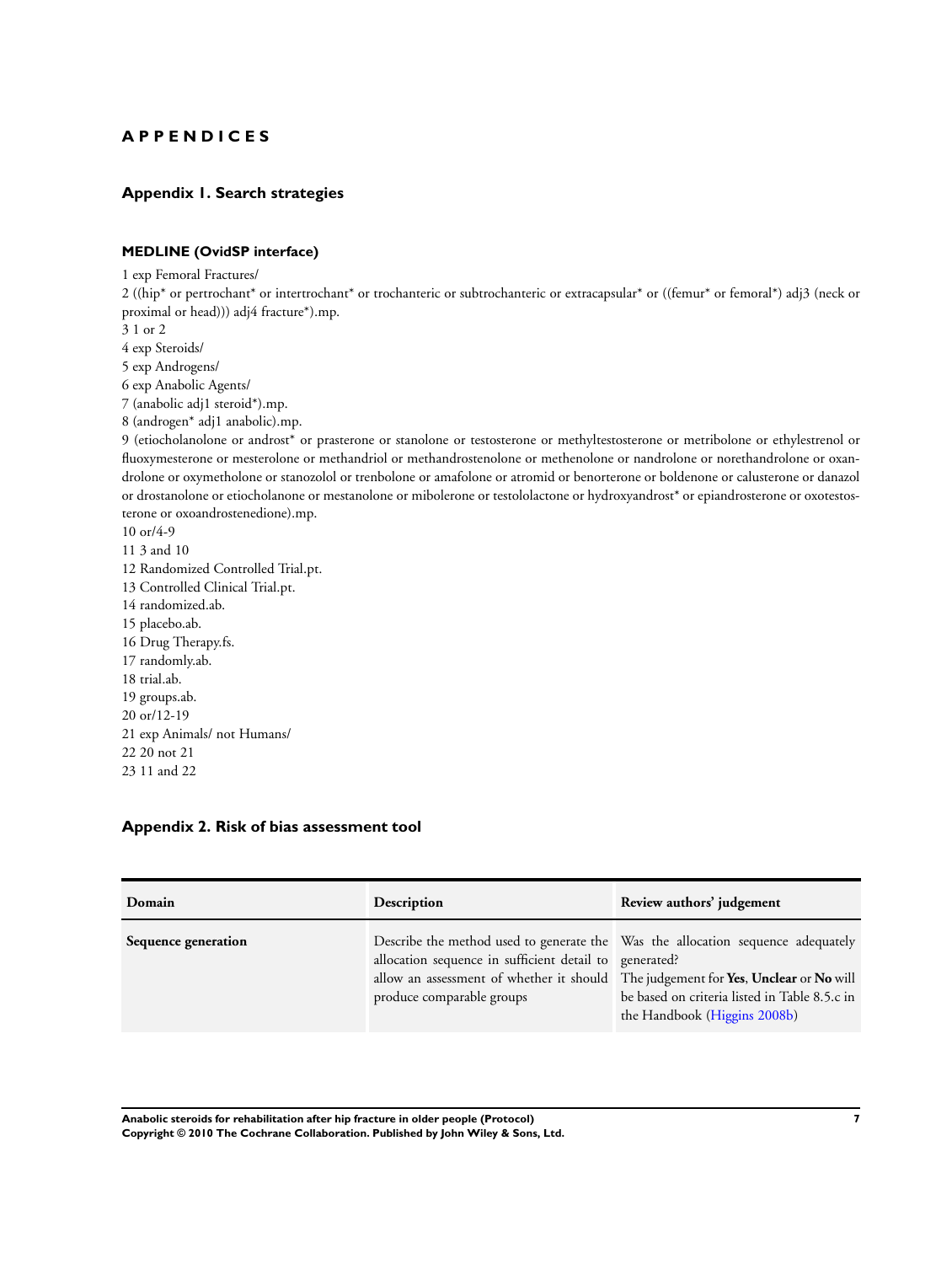(*Continued)*

| <b>Allocation concealment</b>                                                                                                                 | Describe the method used to conceal the<br>allocation sequence in sufficient detail to<br>determine whether intervention allocations<br>could have been foreseen in advance of, or<br>during, enrolment                                                                                                                                                                                                             | Was allocation adequately concealed?<br>The judgement for Yes, Unclear or No will<br>be based on criteria listed in Table 8.5.c in<br>the Handbook (Higgins 2008b)                                                                                                                                                                                                                                       |
|-----------------------------------------------------------------------------------------------------------------------------------------------|---------------------------------------------------------------------------------------------------------------------------------------------------------------------------------------------------------------------------------------------------------------------------------------------------------------------------------------------------------------------------------------------------------------------|----------------------------------------------------------------------------------------------------------------------------------------------------------------------------------------------------------------------------------------------------------------------------------------------------------------------------------------------------------------------------------------------------------|
| Blinding of participants, personnel and<br>outcome assessors Assessments should be<br>made for each main outcome (or class of out-<br>comes). | Describe all measures used, if any, to blind<br>study participants and personnel from<br>knowledge of which intervention a partici-<br>pant received. Provide any information re-<br>lating to whether the intended blinding was<br>effective                                                                                                                                                                       | Was knowledge of the allocated inter-<br>vention adequately prevented during the<br>study?<br>The judgement for Yes, Unclear or No will<br>be based on criteria listed in Table 8.5.c in<br>the Handbook (Higgins 2008b)                                                                                                                                                                                 |
| Incomplete outcome data Assessments<br>should be made for each main outcome (or<br>class of outcomes).                                        | Describe the completeness of outcome data<br>for each main outcome, including attri-<br>tion and exclusions from the analysis. State<br>whether attrition and exclusions were re-<br>ported, the numbers in each intervention<br>group (compared with total randomised<br>participants), reasons for attrition/exclu-<br>sions where reported, and any re-inclusions<br>in analyses performed by the review authors | Were incomplete outcome data adequately<br>addressed?<br>The judgement for Yes, Unclear or No will<br>be based on criteria listed in Table 8.5.c in<br>the Handbook (Higgins 2008b)                                                                                                                                                                                                                      |
| Selective outcome reporting                                                                                                                   | State how the possibility of selective out-<br>come reporting was examined by the review<br>authors, and what was found                                                                                                                                                                                                                                                                                             | Are reports of the study free of suggestion<br>of selective outcome reporting?<br>The judgement for Yes, Unclear or No will<br>be based on criteria listed in Table 8.5.c in<br>the Handbook (Higgins 2008b)                                                                                                                                                                                             |
| Other sources of bias:<br><b>Baseline imbalance</b>                                                                                           | State any important concerns about bias<br>not addressed in the other domains in the<br>tool<br>If particular questions/entries were pre-<br>specified in the review's protocol, responses<br>should be provided for each question/entry<br>Prespecified source of bias                                                                                                                                             | Was the study apparently free of problems<br>relating to imbalances in baseline charac-<br>teristics that could put it at a high risk of<br>bias?<br>Yes: There was no major imbalance in im-<br>portant baseline characteristics.<br>Unclear: The baseline characteristics were<br>not reported.<br>No: There was a major baseline imbalance<br>in at least one important baseline charac-<br>teristics |
| Other sources of bias:<br>Early stopping                                                                                                      | State any important concerns about bias<br>not addressed in the other domains in the<br>tool<br>If particular questions/entries were pre-<br>specified in the review's protocol, responses<br>should be provided for each question/entry<br>Prespecified source of bias                                                                                                                                             | Was the study apparently free of problems<br>relating to early stopping that could put it<br>at a high risk of bias?<br>Yes: Sample size calculation was reported<br>and the trial was not stopped or the trial<br>was stopped early by formal<br>stopping rules at a point where the likeli-                                                                                                            |

**Anabolic steroids for rehabilitation after hip fracture in older people (Protocol) 8 Copyright © 2010 The Cochrane Collaboration. Published by John Wiley & Sons, Ltd.**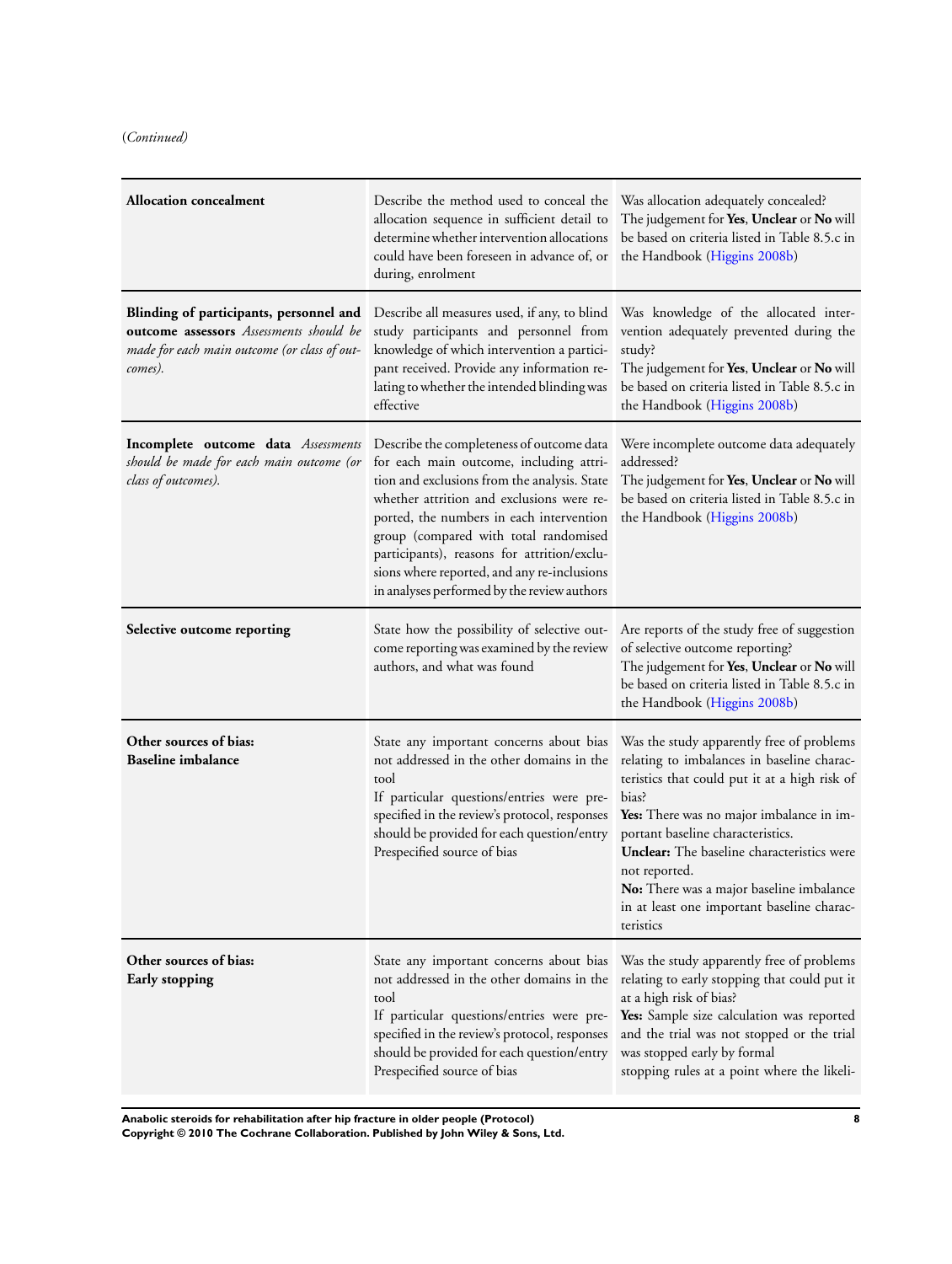#### (*Continued)*

|                       |                                                                                                  | hood of observing an extreme intervention<br>effect due to chance was low.<br>Unclear: Sample size calculation was not<br>reported. It is unclear whether the trial was<br>stopped early or not.<br>No: The trial was stopped early due to<br>informal stopping rules or the trial was<br>stopped early by a formal stopping rule at a<br>point where the likelihood of observing an<br>extreme intervention effect due to chance<br>was high |
|-----------------------|--------------------------------------------------------------------------------------------------|-----------------------------------------------------------------------------------------------------------------------------------------------------------------------------------------------------------------------------------------------------------------------------------------------------------------------------------------------------------------------------------------------------------------------------------------------|
| Other sources of bias | not addressed in the other domains in the lems that could put it at a high risk of bias?<br>tool | State any important concerns about bias Was the study apparently free of other prob-<br>Yes, Unclear or No.                                                                                                                                                                                                                                                                                                                                   |

## **H I S T O R Y**

Protocol first published: Issue 12, 2010

## **C O N T R I B U T I O N S O F A U T H O R S**

Dr Vaqas Farooqi conceived and wrote the protocol. All authors reviewed and approved the text.

Professor Maria Crotty is the guarantor of this review.

## **D E C L A R A T I O N S O F I N T E R E S T**

It is possible that some or all authors may be involved in a study potentially eligible for this review. In this case, the trial will be appraised independently by other review authors.

## **S O U R C E S O F S U P P O R T**

#### **Internal sources**

- Repatriation General Hospital, Australia.
- Infrastructure to support the review authors affiliated with this institution.
- Rehabilitation Studies Unit, Sydney Medical School, The University of Sydney, Australia, Australia.

Infrastructure to support the review author affiliated with this institution.

- The University of Adelaide, Australia.
- Infrastructure to support the review author affiliated with this institution.